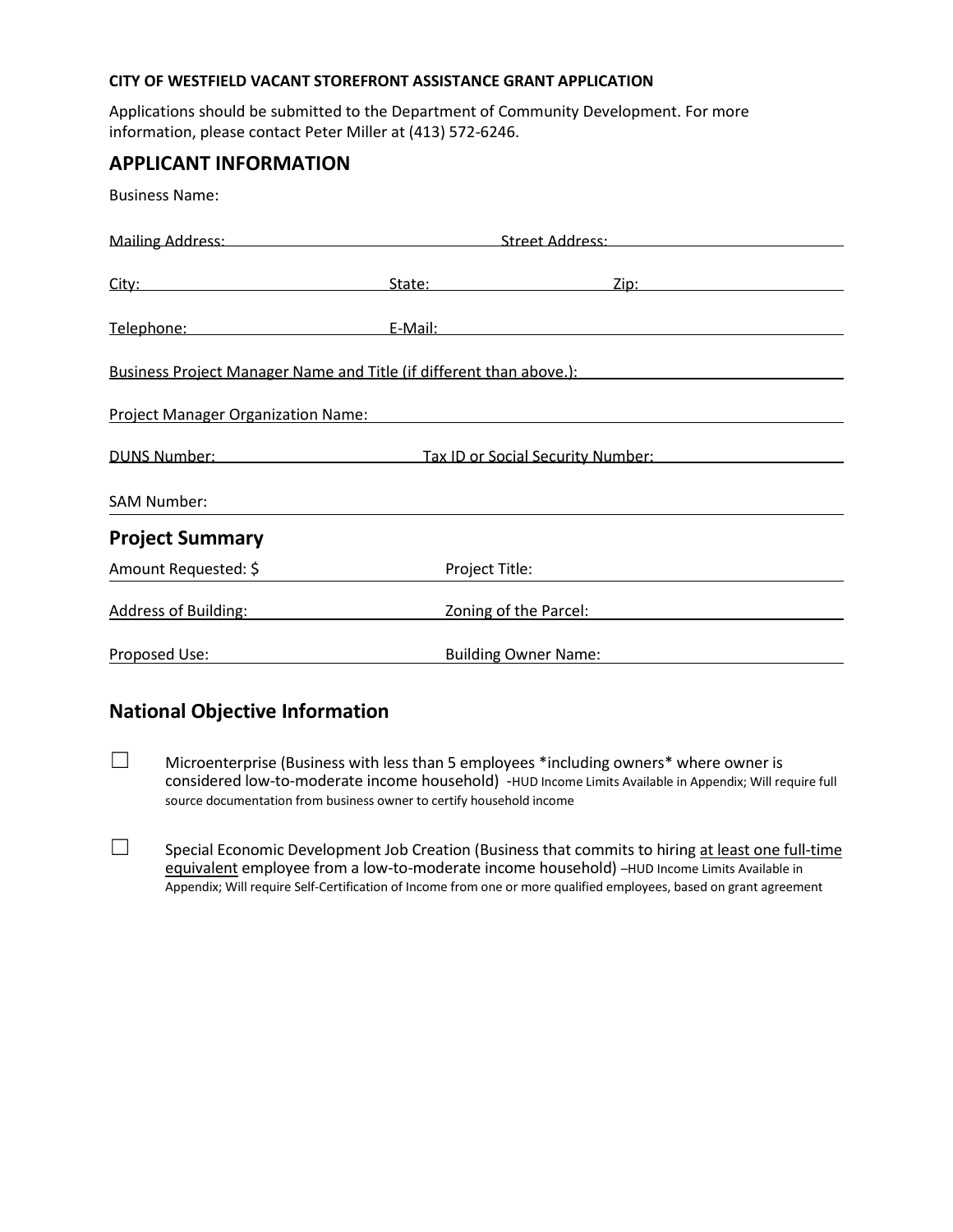### *Project Detail*

| Days & Hours of Operation |  |
|---------------------------|--|
| Days Open:                |  |
| Hours Open (approximate): |  |

| <b>Employment Projections</b>                     |  |
|---------------------------------------------------|--|
| Full-Time Staff (Include Owners):                 |  |
| Part-Time Staff (Number Positions):               |  |
| Part-Time Staff (Estimate weekly hours<br>total:) |  |

| <b>Owner Investment Data:</b>        |   |
|--------------------------------------|---|
| Space Improvements:                  |   |
| Capital Equipment & Displays:        |   |
| Inventory/Product Required for Open: | ς |
| Marketing (First 6 Months):          |   |

| <b>Sources of Funding:</b>    |    |
|-------------------------------|----|
| Total Estimated Cost to Open: | \$ |
| Funds Invested by Owner:      | \$ |
| <b>Other Funding Sources:</b> | \$ |
| <b>Bank Loan:</b>             |    |
| Other:                        |    |
| Other:                        |    |

| <b>Property &amp; Lease Details:</b> |  |
|--------------------------------------|--|
| Square Feet of Leased Space:         |  |
| Term of Lease (in years):            |  |
| Term Options: _____                  |  |
| (Yes/No)                             |  |
| <b>Rental Rate Per Month:</b>        |  |
| Rental Rate Per Square Foot:         |  |
| <b>Other Monthly Charges:</b>        |  |
| Escalators?:                         |  |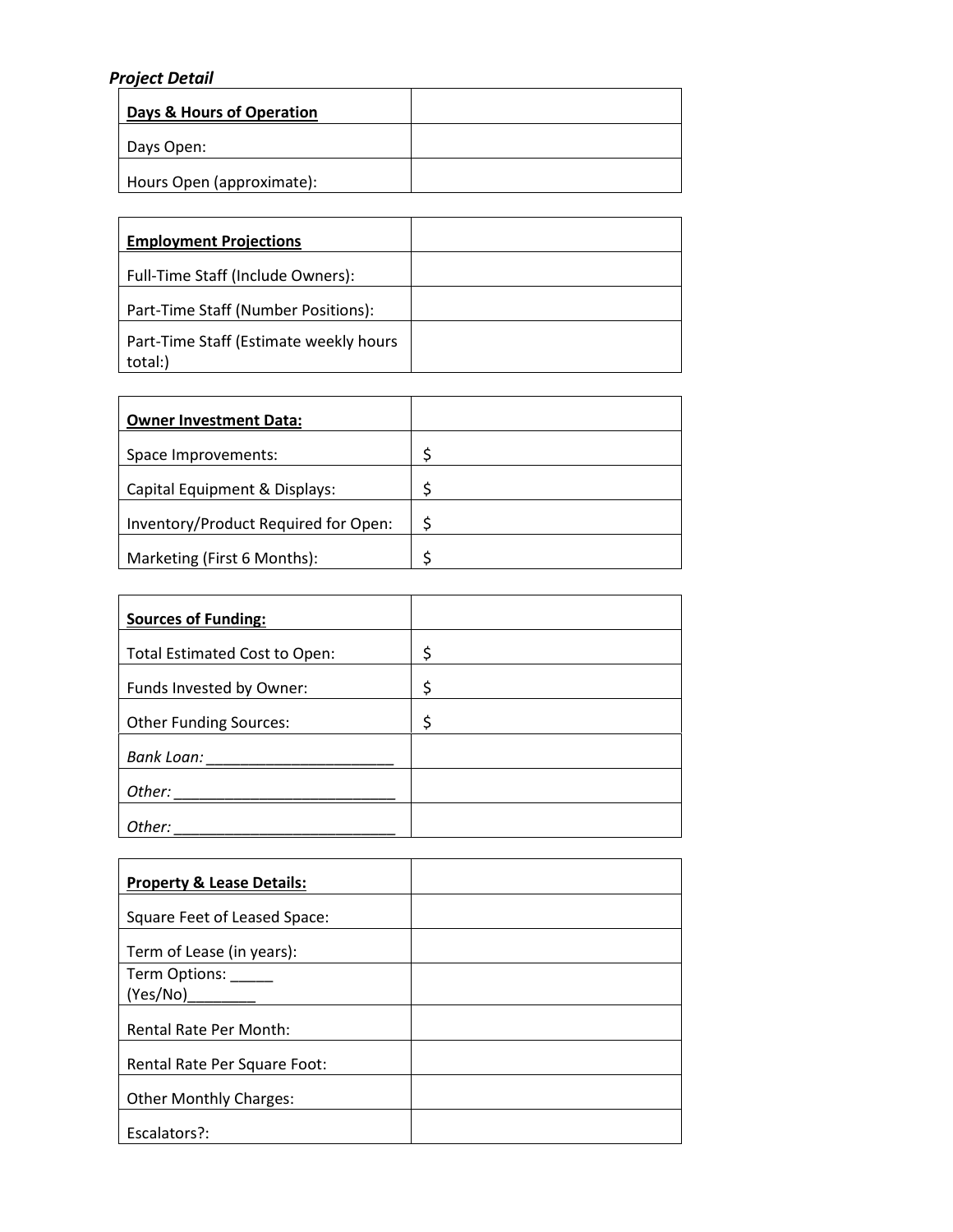### **PROJECT NARRATIVE:**

**Provide a narrative description of business, proposed project, relevant experience, reason for grant, and how your business will enhance the area and complement other downtown businesses:** 

## **PLEASE USE ADDITIONAL PAGES IF REQUIRED**

### **PROPOSED USE OF PROJECT FUNDS:**

#### **REQUIRED ATTACHMENTS**

All applications must include the following information:

- Completed application form
- Business Plan (template included)
- Financial Projections (template included)
- Income verification information to include prior year tax returns for all household members. Additional information may be required to meet HUD income verification requirements. The City of Westfield uses the Internal Revenue Service Form 1040 method of calculating income.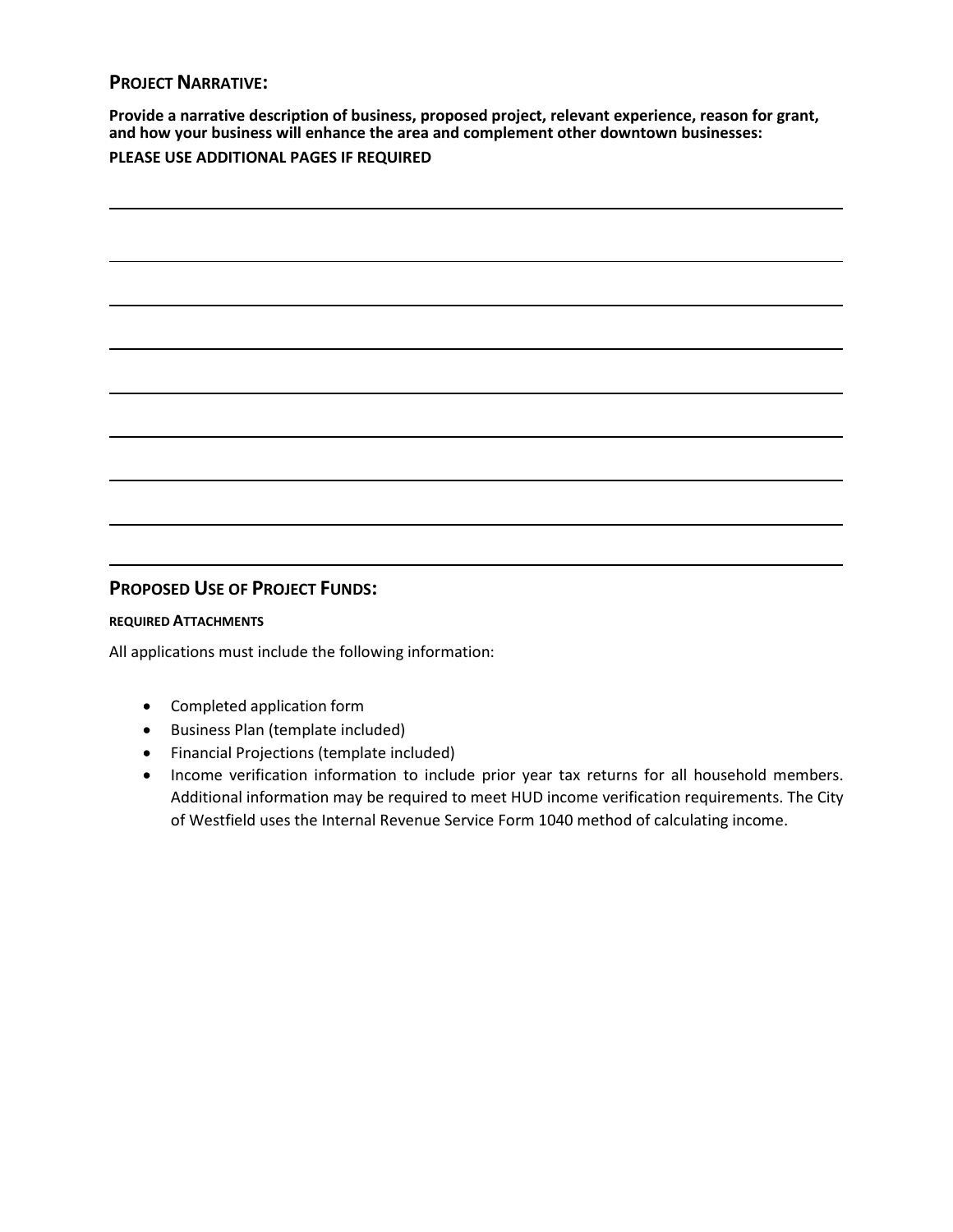## **CITY OF WESTFIELD VACANT STOREFRONT ACTIVATION PROGRAM APPLICATION- PART B PROPERTY OWNER SUPPLEMENT**

| Property Owner Name:                                                                 |         |             |
|--------------------------------------------------------------------------------------|---------|-------------|
|                                                                                      |         |             |
| <b>Mailing Address:</b>                                                              |         |             |
|                                                                                      |         |             |
| City:                                                                                | State:  | <u>Zip:</u> |
|                                                                                      |         |             |
| Telephone:                                                                           | E-Mail: |             |
|                                                                                      |         |             |
| <b>Prospective Tenant Name:</b>                                                      |         |             |
|                                                                                      |         |             |
| <b>Prospective Tenant Business Name:</b>                                             |         |             |
|                                                                                      |         |             |
| Is the business owner related in any way to the property owner? (Yes/No) If so, how? |         |             |
|                                                                                      |         |             |

## **Site & Terms Information**

| <b>Property &amp; Lease Details:</b> |  |
|--------------------------------------|--|
| Square Feet of Leased Space:         |  |
| Term of Lease (in years):            |  |
| Term Options: _____                  |  |
| (Yes/No)                             |  |
| <b>Rental Rate Per Month:</b>        |  |
| Rental Rate Per Square Foot:         |  |
| <b>Other Monthly Charges:</b>        |  |
| Escalators?:                         |  |
| How long has the space been vacant?  |  |
| Name of previous tenant:             |  |
| <b>Previous Rental Rate:</b>         |  |
| Any improvements since last rented?  |  |
|                                      |  |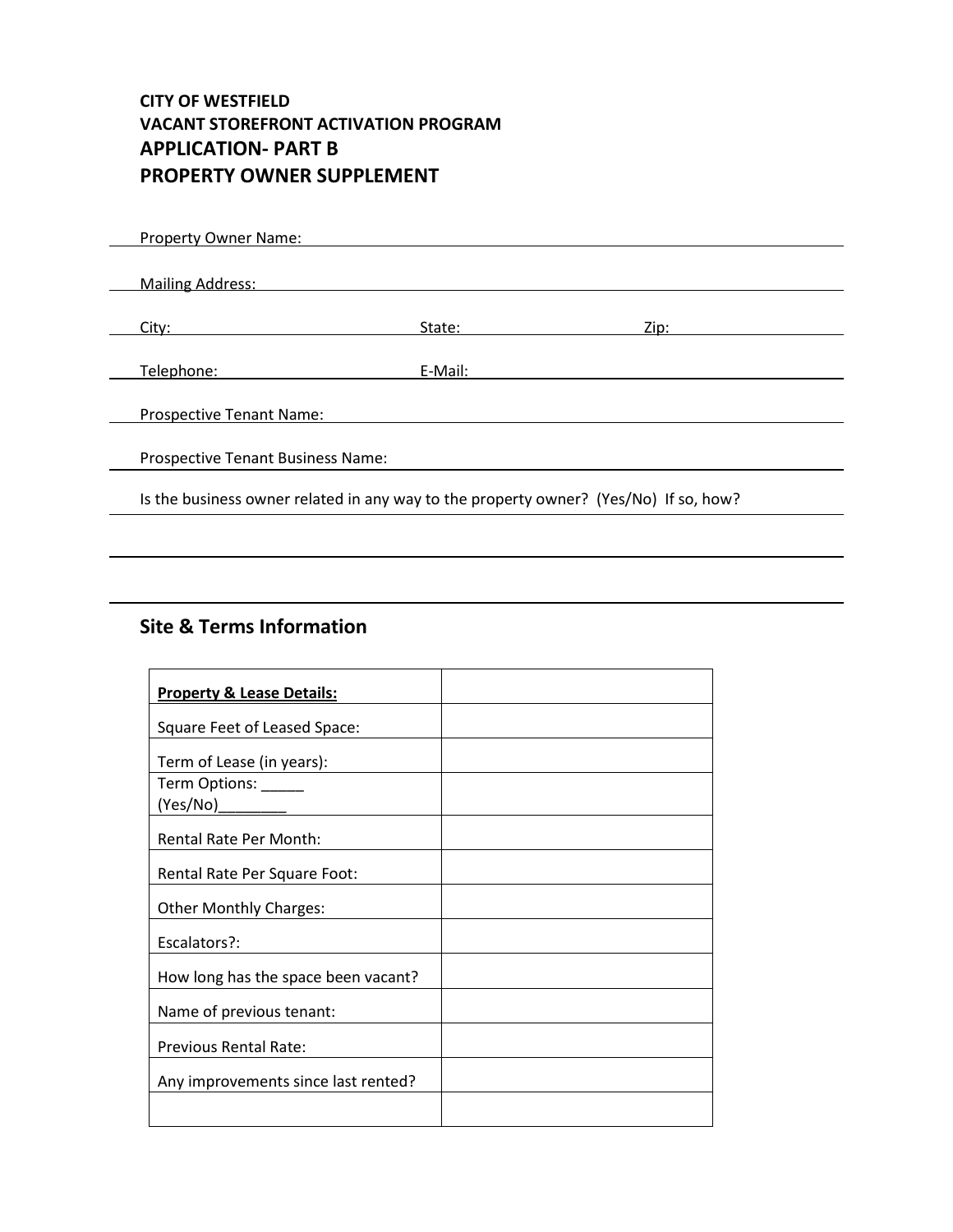## **Certifications**

1. Are all real estate and personal property taxes due to the City of Westfield currently paid in full?

|    | On Subject Property?                                                                      | <b>YES</b> | NO. |                 |
|----|-------------------------------------------------------------------------------------------|------------|-----|-----------------|
|    | On other properties?                                                                      | <b>YES</b> | NO. |                 |
| 2. | Are all combined utility bills and Westfield Gas & Electric bills currently paid in full? |            |     |                 |
|    | On Subject Property?                                                                      | <b>YES</b> | NO. |                 |
|    | On other properties?                                                                      | <b>YES</b> | NO. |                 |
| 3. | Are you involved in any litigation with the City of Westfield?                            |            |     |                 |
|    | If so, please explain:                                                                    | <b>YES</b> | NO. |                 |
| 4. | Is this property in compliance with all City building codes and zoning requirements?      |            |     |                 |
|    |                                                                                           | <b>YES</b> | NO  | <b>NOT SURE</b> |

*If unsure, please file a Zoning Determination form with the Building Department* 

The undersigned certifies that the above information provided herein is true and accurate.

\_\_\_\_\_\_\_\_\_\_\_\_\_\_\_\_\_\_\_\_\_\_\_\_\_\_\_\_\_\_ \_\_\_\_\_\_\_\_\_\_\_\_\_\_\_\_\_\_\_\_\_\_\_\_\_\_\_\_\_\_\_\_ Printed Name of Property Owner **Signature** 

\_\_\_\_\_\_\_\_\_\_\_\_\_\_\_\_\_\_\_\_\_\_\_\_\_\_\_\_\_\_\_\_

Date